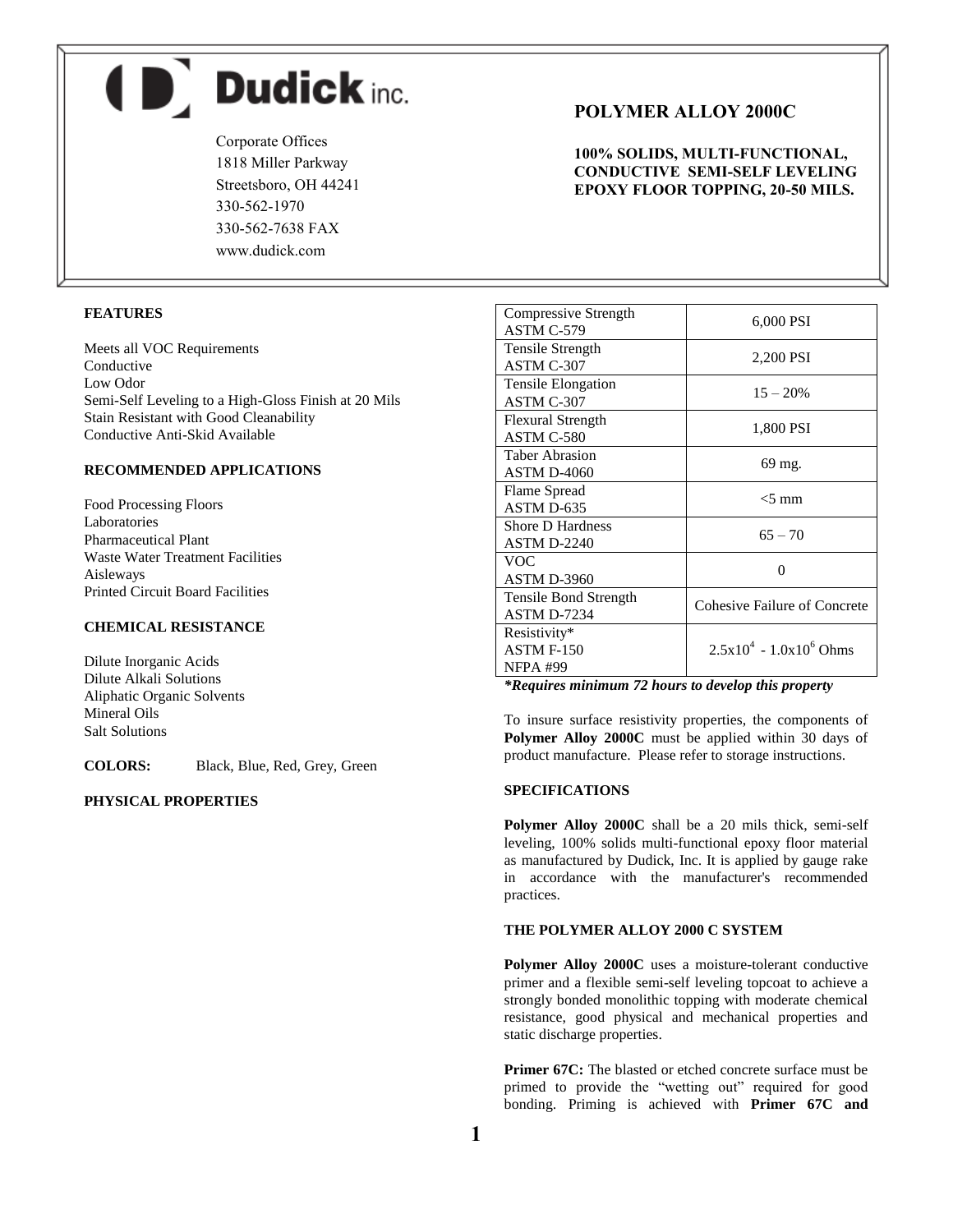**Polymer Alloy 2000C** can be applied while the primer is still tacky. Do not allow the primer to puddle.

**Topcoat:** The semi-self-leveling **Polymer Alloy 2000C** develops a cured strength 2-3 times that of the concrete base to which it is applied to provide exceptional durability and prolong the life of the substrate.

## **ESTIMATING QUANTITIES AND ORDER BILL OF MATERIAL**

| <b>SQUARE FEET PER GALLON</b> |                          |  |
|-------------------------------|--------------------------|--|
|                               | <b>CONCRETE</b>          |  |
| Primer 67C                    | 100-150 ft. <sup>2</sup> |  |
| <b>Polymer Alloy 2000C</b>    |                          |  |
| Topcoat                       | $80 \text{ ft}^2$        |  |
| S-10 Solvent                  | $500$ ft. <sup>2</sup>   |  |

\*\*Quantities shown are for estimating purposes only. Actual field usage may vary.

## **APPLICATION INSTRUCTIONS**

# **SURFACE PREPARATION**

**Concrete:** Concrete must be mechanically prepared to remove surface laitance. Oils, grease or other contaminant must be removed prior to surface preparation. Concrete must be free of curing compounds and form release agents. Surface texture should be similar to 60-80 grit sandpaper or the visual standard, CSP-3 from the International Concrete Repair Institute. The prepared surface should have a nominal tensile strength of 250 PSI per ASTM D-7243.

All concrete substrates must be checked for moisture prior to product application using the Plastic Sheet test, ASTM D-4263.

Additional surface preparation will be required if a 40-60 grit texture **with exposed pea gravel** is not achieved and the surface laitance not completely removed after a single application of acid or with the first mechanical preparation procedure.

Abrasive blasting removes laitance, exposing honeycombs or voids beneath the surface which must be filled with **Scratch Coat 300**. (Refer to separate product bulletin) **APPLICATION SPECIFICATIONS**

Temperature of concrete substrate must be between 50ºF and 110ºF.

Relative humidity must not exceed 90%.

Substrate temperature must be 5ºF above the Dew Point.

#### **PRIMER 67C MIX RATIO (BY VOLUME)**

| Component A | 1 gallon   |
|-------------|------------|
| Component B | 29 fl. oz. |

### **PRIMER 67C POT LIFE**

| <b>TEMPERATURE</b> | POT LIFE |
|--------------------|----------|
| $50^{\circ}$ F     | 90 min.  |
| 75°F               | 60 min.  |
| ባህ⊌ድ               | 30 min.  |

### **PRIMING**

The following Primers are compatible with **Polymer Alloy 2000C:** Primer 67, Primer 67LV, Primer 67DPLV, Primer 67DTO & Primer 60.

| POLYMER ALLOY 2000C MIX RATIO |            |  | (BY |
|-------------------------------|------------|--|-----|
| VOLUME)                       |            |  |     |
| Component A                   | 1 gallon   |  |     |
| Component B                   | 89 fl. oz. |  |     |
|                               |            |  |     |

### **TOPCOAT**

Prior to adding **Component B,** mix **Polymer Alloy 2000C Component A** for 1-2 minutes to assure that any pigment or filler which may have settled is redispersed so that a uniform color is achieved. Combine the A **and B Components** and stir mechanically for approximately 2-3 minutes.

Thoroughly scrape the sides and bottom of the container and remix for another 30 seconds to achieve a uniform color and consistency. Pour the **Polymer Alloy 2000C** mix directly onto the primed concrete.

The mix should be spread to a 20 mil thickness with a serrated squeegee, notched trowel or gauge rake. The gauge rake is preferred. After spreading the material to the proper thickness, roll with a porcupine roller to level and deaerate the material.

To terminate work, use duct tape to set a straight edge and remove the tape when the topping becomes slightly tacky. Start the next work period butting into this area. Permanent terminating lines should be made into the sawcuts in the concrete.

# **POT LIFE AND CURE CYCLES**

| <b>POLYMER ALLOY 2000C</b> |              |                  |  |
|----------------------------|--------------|------------------|--|
| <b>TEMPERATURE</b>         | POT LIFE     | <b>CURE TIME</b> |  |
| 50°F                       | $50-60$ min. | 72 hrs.          |  |
| $75^{\circ}$ F             | 30-40 min.   | 24 hrs.          |  |
| 90°F                       | $20-30$ min. | 20 hrs.          |  |

Do not attempt to store mixed material. Residual material should be properly disposed of at the end of each work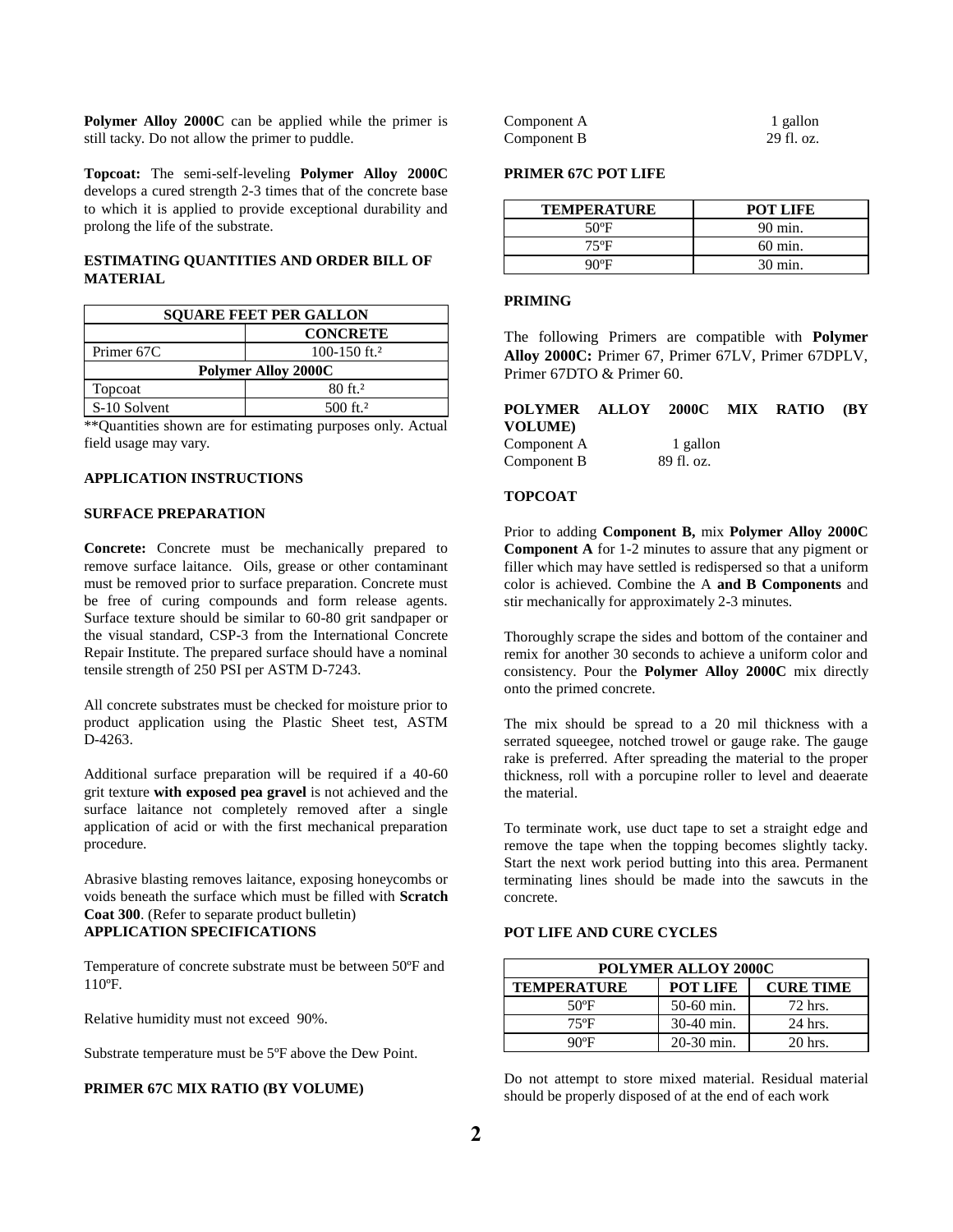**D** Dudick inc.

Corporate Offices 1818 Miller Parkway Streetsboro, OH 44241 330-562-1970 330-562-7638 FAX www.dudick.com

#### period.

Application of **Polymer Alloy 2000C** in direct sunlight may lead to blistering, pinholes, or wrinkling due to outgassing of air in the concrete and high substrate temperatures. Double priming, shading or evening application may be required.

Consult a Dudick representative.

#### **CLEANING**

Use **S-10 Cleaning Solvent** to clean tools and equipment.

#### **SHIPPING**

Refer to Material Safety Data Sheets.

# **STORAGE**

**Warning:** All Dudick products classified by DOT with either white, yellow or red labels must not be mixed or stored together as an explosive reaction may occur.

Store all products in a cool, dry area away from open flames, sparks or other hazards.

When stored in their original, unopened containers, the following shelf life periods will apply: **Primer 67 C** and **Polymer Alloy 2000C** components will have thirty-day shelf life. Storage in direct sunlight or excessive heat will reduce working time.

#### **SAFETY**

**M.S.D.S.: Material Safety Data Sheets must always be read before using products. Polymer Alloy 2000C** materials are intended for application by experienced, professional personnel. Dudick, Inc. can supply supervision to help determine that the surface has been properly prepared, the ingredients correctly mixed, and the materials properly and safely applied.

If Polymer Alloy 2000C is to be applied by your own personnel or by a third party contractor, please be sure that they are aware of the following safety precautions.

# **POLYMER ALLOY 2000C**

**100% SOLIDS, MULTI-FUNCTIONAL, CONDUCTIVE SEMI-SELF LEVELING EPOXY FLOOR TOPPING, 20-50 MILS.**

- Exposure to resins and hardeners through direct skin contact and/or inhalation may cause severe dermatitis reactions in some people. Cleanliness of the skin and clothing is critical and must be of paramount concern.
- Fumes are flammable and heavier than air. Proper ventilation should be maintained to minimize breathing of concentrated fumes.
- Suitable respirators should be used during application.
- Safety glasses, gloves, and suitable protective clothing must be worn at all times during application.
- If contact with hardeners occurs, remove any clothing involved and flush the skin with flowing water. Discard the clothing. Do not attempt to wash and reuse it. **Polymer Alloy 2000C** liquid can be removed with S-10 Cleaning Solvent, MEK, or lacquer thinner.
- Keep open flames and sparks away from the area where materials are being mixed and applied.
- If a rash occurs, remove the individual from the work area and seek a physician's care for dermatitis.
- In case of eye contact, flush with water for at least 15 minutes and consult a physician.
- If swallowed, do not induce vomiting; call a physician immediately.

**NOTE:** Dudick, Inc. ("Dudick") warrants all goods of its manufacture to be as represented in its catalogs and that the manufacture of its products by its employees or subcontractors shall be performed in a workmanlike manner. Dudick's sole obligation under this warranty shall be to replace any material which its examination shall disclose to be defective. Dudick makes no warranty concerning the suitability of its product for application to any surface, it being understood that the goods have been selected and the application ordered by the Purchaser. DUDICK, INC. MAKES NO WARRANTY, EXPRESS OR IMPLIED, THAT THE GOODS SHALL BE MERCHANTABLE OR THAT THE GOODS ARE FIT FOR ANY PARTICULAR PURPOSE. THE WARRANTY OF REPAIR OR